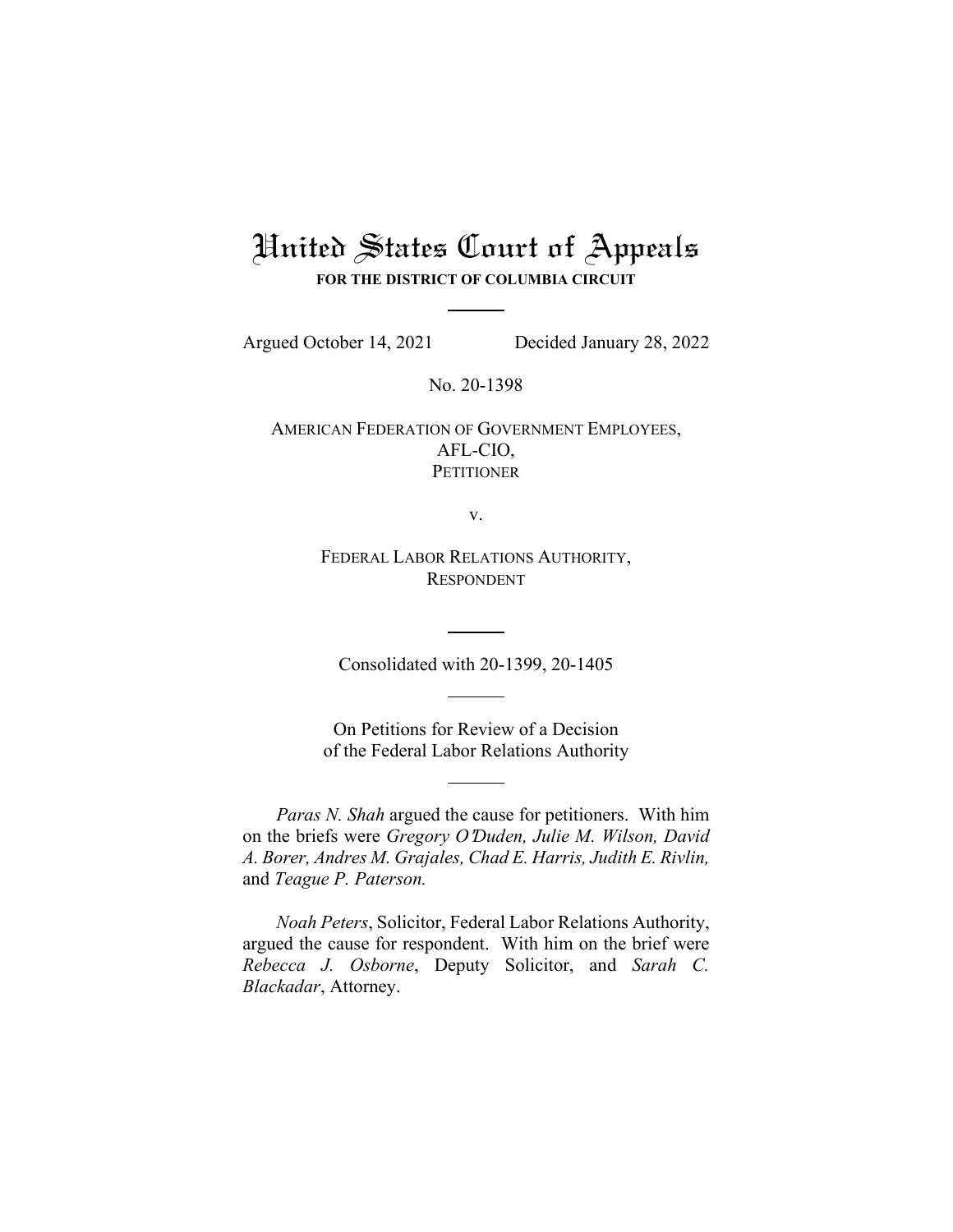## Before: SRINIVASAN, *Chief Judge*, MILLETT and PILLARD, *Circuit Judges*.

#### Opinion for the Court filed by *Circuit Judge* PILLARD.

PILLARD, *Circuit Judge*: When issues arise during the term of a collective bargaining agreement that are not covered by the agreement, federal employees may seek to bargain with their agency employers over how such issues should be handled. For its part, an agency may try to head off such midterm bargaining by securing during term bargaining a clause in the parties' collective bargaining agreement that limits or forecloses midterm bargaining. Such a clause is commonly referred to as a zipper clause—a clause that treats the term agreement as having zipped up, or closed off, potential midterm bargaining. Unions, valuing the opportunity to negotiate midterm on unforeseen matters not already covered by the existing agreement, such as the effect of a pandemic on the workplace, generally oppose zipper clauses.

It is not disputed that parties may negotiate over and agree to a zipper clause. But what happens if an agency proposes a zipper clause, and the union disagrees on whether or to what extent to include it in the collective bargaining agreement? The answer largely depends on whether zipper clauses are a "mandatory" or "permissive" subject of bargaining. Federal labor law treats some subjects of collective bargaining as mandatory, meaning that when parties bargain to impasse over proposals on those subjects, a dissatisfied party may seek resolution from the Federal Service Impasses Panel. And Panel resolution may include imposition of the clause in the agreement over the other party's objection. In contrast, subjects that are permissive for one or both parties are those on which a party may choose to, but need not, bargain. A party may decline to negotiate on proposals on permissive subjects,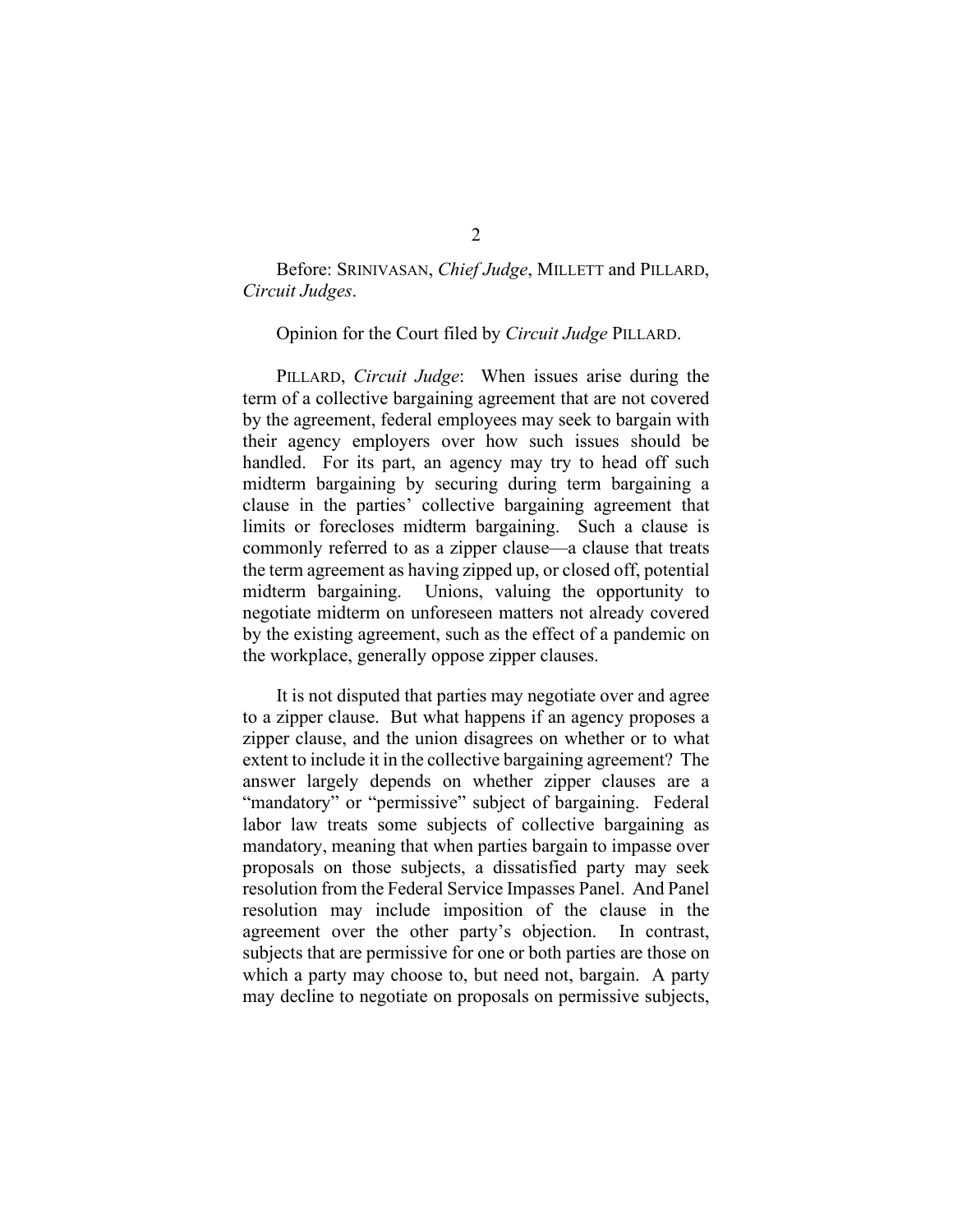and its counterparty may not take disputes over such proposals to the impasses panel for potential insertion into the agreement.

The unions here challenge a Policy Statement of the Federal Labor Relations Authority that announced for the first time that zipper clauses are mandatory bargaining subjects. *U.S. Off. of Pers. Mgmt. (Petitioner)* (*Policy Statement*), 71 F.L.R.A. 977, 977 (Sept. 30, 2020). In other words, the Authority determined that, if an agency and a union intractably disagree over a zipper clause proposal, the agency may bring the proposal to the impasses panel—which has the authority to put it (or a different clause reflecting what it determines to be a better resolution) into the parties' term agreement. FLRA policy statements are unusual: Before producing a spate of them in 2020, including the one challenged here, the Authority had not issued any Policy Statement in over thirty-five years. Three labor unions challenge this one as arbitrary and capricious.

We grant the petitions for review and vacate the Policy Statement. Importantly for our analysis, the Authority chose to structure its consideration of the zipper clause question in two steps, casting its answer at step one as also determinative of step two. The Authority first held that the Federal Service Labor-Management Relations Statute (Statute) does not entitle employees to demand midterm bargaining even when the parties' agreement is silent on the matter. *Policy Statement*, 71 F.L.R.A. at 979. The Authority then relied on that holding as "necessary" to its conclusion that proposed contractual zipper clauses expressly foreclosing midterm bargaining are mandatory bargaining subjects. *Id.* at 979 n.35. The first holding was arbitrary and capricious. The Authority's errors include miscasting Supreme Court precedent, relying on conclusory assertions, and mischaracterizing its dramatic shift of the bargaining baseline as allowing "the parties to resolve"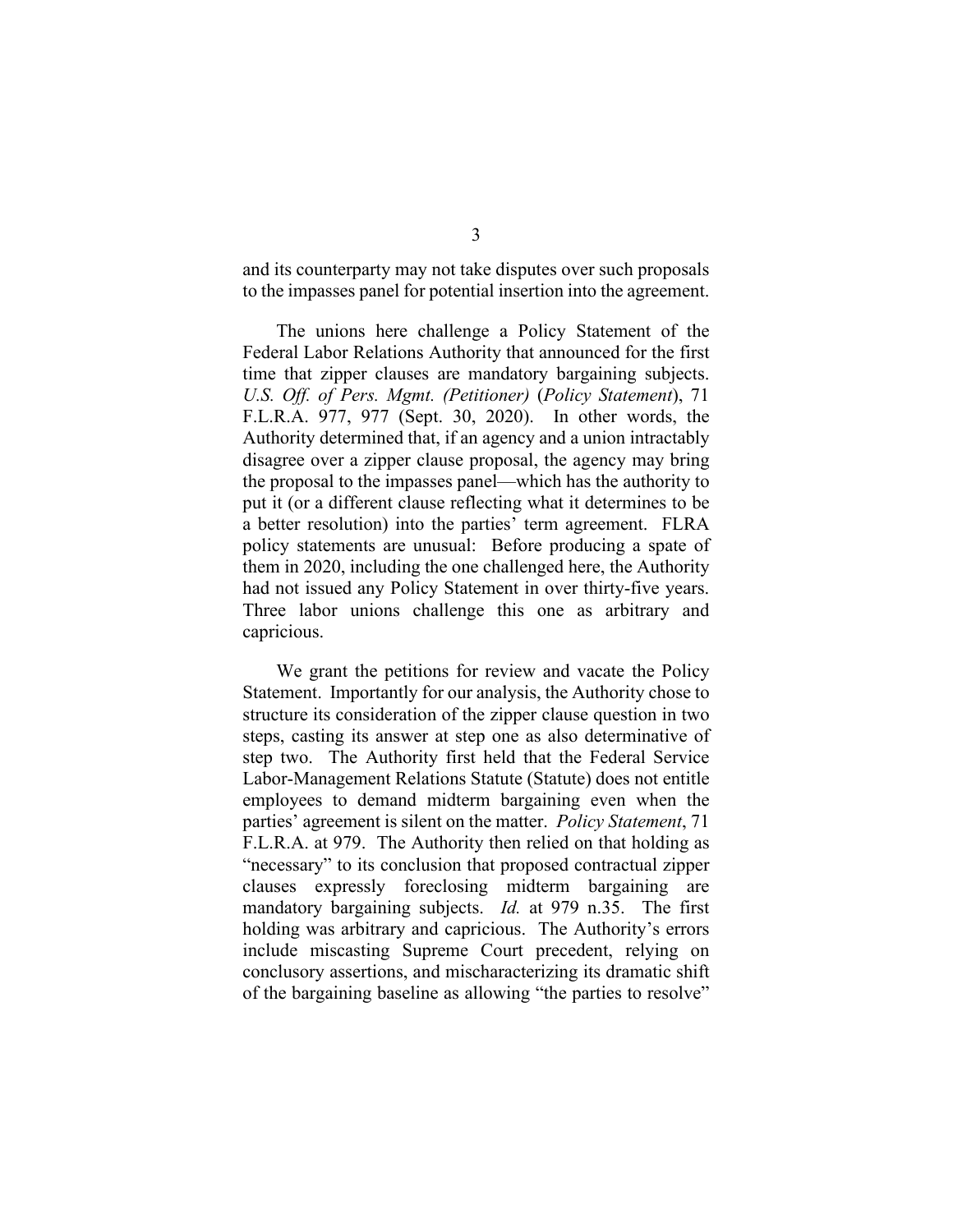the issue. *Id.* at 979. And, because the Authority avowedly rested its second holding on its first, we must vacate the zipper clause holding as well. In view of these conclusions, we need not rule on the unions' threshold objection that the Authority ignored its own criteria for issuance of general statements of policy. *See* 5 C.F.R. § 2427.5.

#### **I. BACKGROUND**

In July 2019, the Office of Personnel Management (OPM) petitioned the Authority for a policy statement on the question whether zipper clauses are mandatory or permissive bargaining subjects. *See* 5 U.S.C. § 7105(a)(1) (statutory basis for FLRA policy statements); 5 C.F.R. §§ 2427.1-.5 (governing regulations). The Authority solicited comments on that question, and ten commenters timely responded.

Some commenters supportive of the proposed policy thought that zipper clauses must be mandatory because "all conditions of employment are presumed to be mandatory subjects of bargaining" unless the Statute "explicitly or by unambiguous implication" defines them as permissive, which they argued it does not. *See, e.g.*, U.S. Dep't of Agric., Comment Letter on Proposed General Statement of Policy (Apr. 29, 2020) (quoting *Nat'l Treasury Emps. Union v. FLRA* (*NTEU 2005*), 399 F.3d 334, 340 (D.C. Cir. 2005)), J.A. 67-68. Commenters reasoned that zipper clauses should be viewed as mandatory based on the Authority's mandatory characterization of reopener clauses, which expressly allow midterm bargaining that would otherwise be foreclosed as to subjects already "covered by" a term agreement. *See Nat'l Treasury Emps. Union & U.S. Customs Serv.*, 64 F.L.R.A. 156, 157-58 (2009). Agencies also commented that restricting midterm bargaining would promote efficiency by encouraging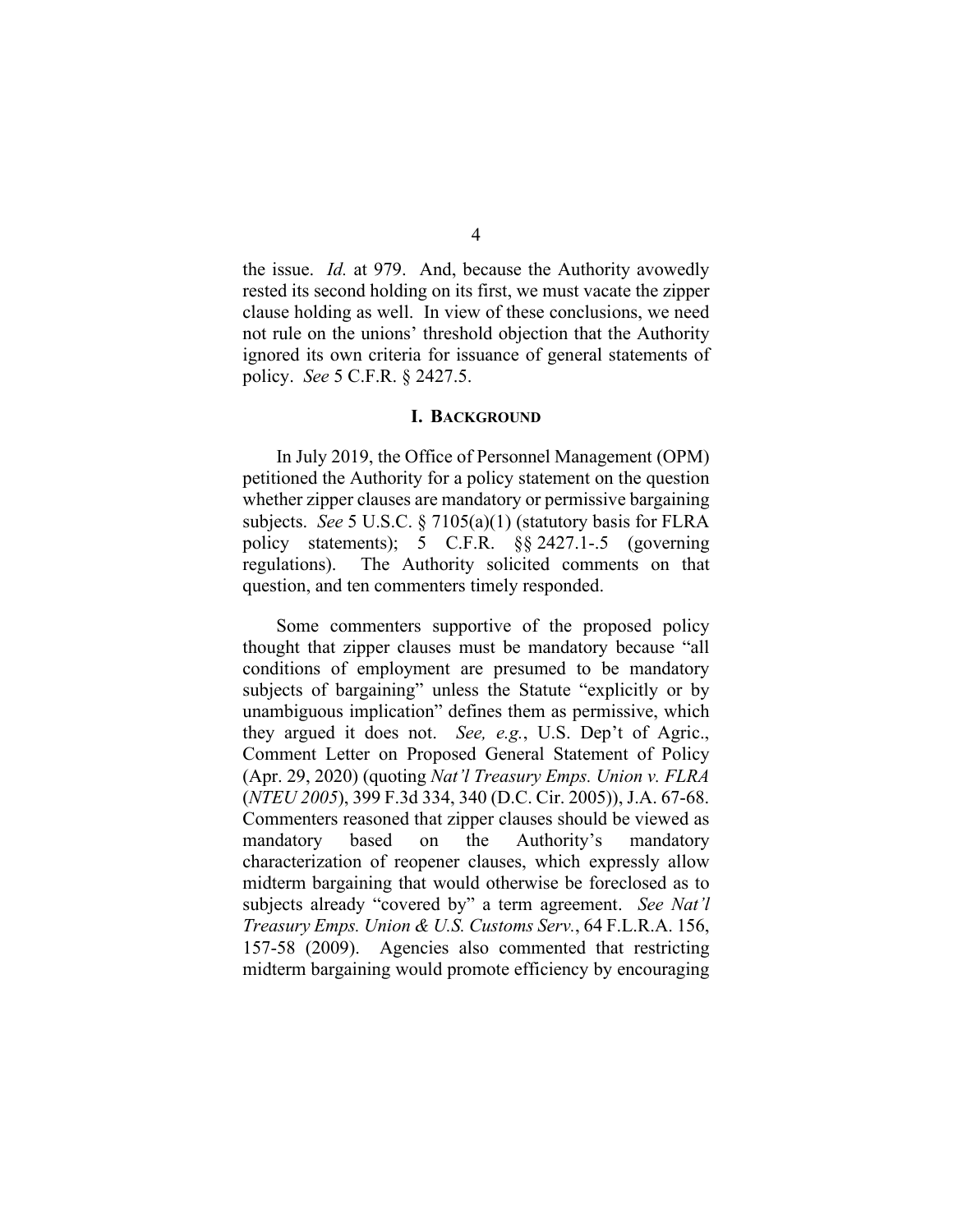parties to predict their needs during initial, term bargaining so prevent "piecemeal" negotiation.<sup>[1](#page-4-0)</sup>

Opponents of the proposed policy argued that the Statute establishes a unilateral statutory right to bargain midterm, equal to the right to bargain at term. Noting that the Authority recognizes midterm bargaining over the impact and implementation of certain management-initiated changes as a unilateral right subject to waiver only on a permissive basis, commenters applied the same reasoning to midterm bargaining on other subjects. Comments distinguished zipper clauses from reopeners, pointing out that reopeners address alreadybargained issues whereas zippers "alter[] the scope of the duty to bargain mid-term with respect to virtually all contract terms . . . not resolved by the agreement"—including those never negotiated or anticipated.<sup>[2](#page-4-1)</sup> Empowering the impasses panel to impose zipper clauses and long duration provisions, commenters predicted, "would adversely affect and prolong term bargaining" because, "[w]ithout the ability to bargain midterm, a union would feel compelled to bargain over and address every possible scenario, no matter how unlikely, that might come up during the term of the agreement." Nat'l Treasury Emps. Union, Comment Letter on Proposed General Statement of Policy (Apr. 30, 2020), J.A. 47.

<span id="page-4-0"></span><sup>1</sup> U.S. Dep't of Veterans Affs., Comment Letter on Proposed General Statement of Policy (Apr. 29, 2020), J.A. 22; *see* U.S. Immigr. & Customs Enf't, Comment Letter on Proposed General Statement of Policy (Apr. 30, 2020), J.A. 57.

<span id="page-4-1"></span><sup>&</sup>lt;sup>2</sup> Ass'n of Admin. L. Judges, Comment Letter on Proposed General Statement of Policy (Apr. 29, 2020) (quoting *NTEU 2005*, 399 F.3d at 343), J.A. 20; *see also* Nat'l Air Traffic Controllers Ass'n, Comment Letter on Proposed General Statement of Policy (Apr. 30, 2020), J.A. 37-38; Nat'l Treasury Emps. Union, Comment Letter on Proposed General Statement of Policy (Apr. 30, 2020), J.A. 45-50.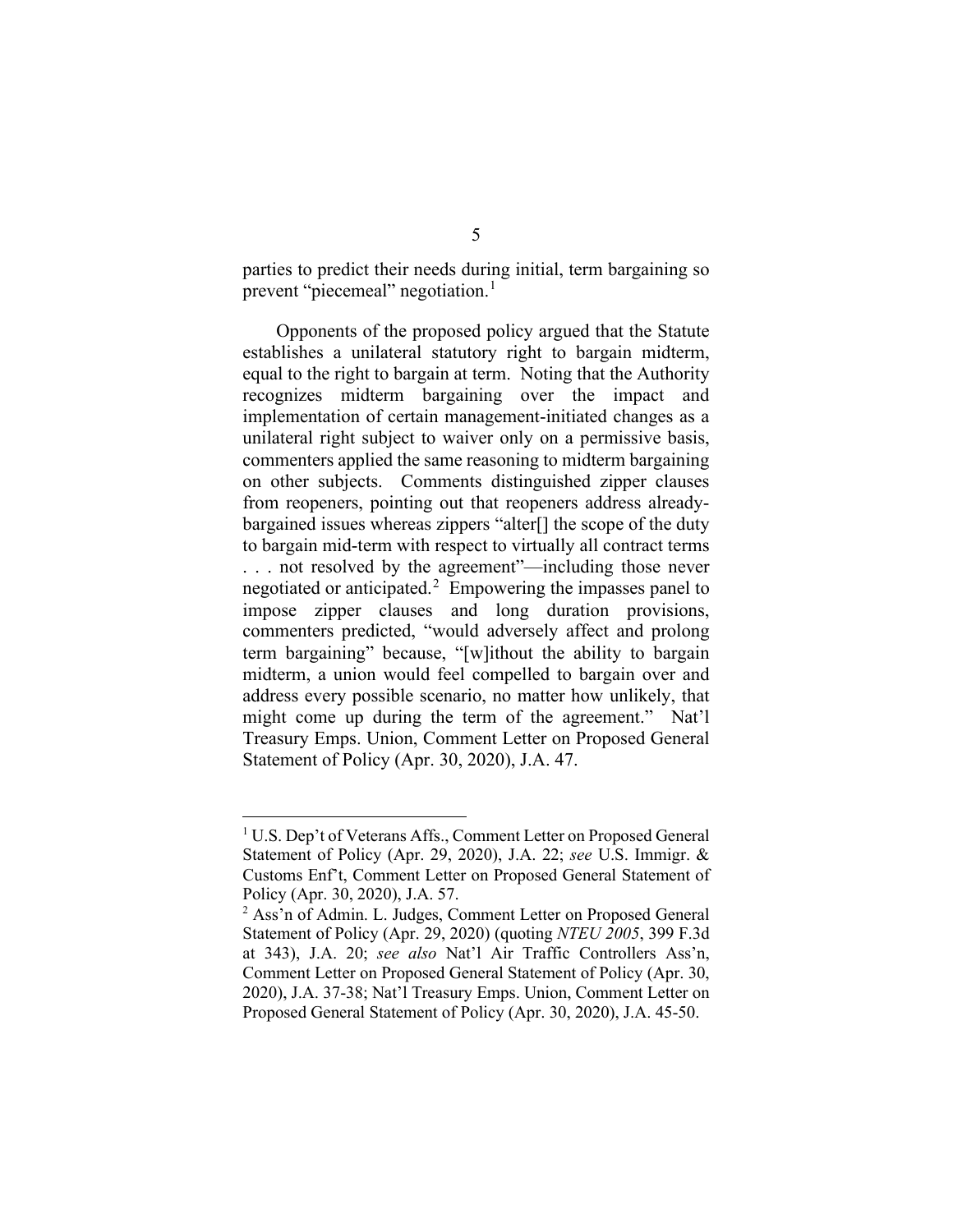We have had few occasions to address the distinction between mandatory and permissive subjects of bargaining. In *American Federation of Government Employees v. FLRA* (*AFGE 1983*), 712 F.2d 640 (D.C. Cir. 1983), we held that matters relating to conditions of employment are presumptively mandatory bargaining subjects unless the Statute "explicitly or by unambiguous implication" provides a party with a "unilateral right[]" regarding the matter under consideration. *AFGE 1983*, 712 F.2d at 646 & n.27 (formatting modified). If the Statute clearly confers a right on a party, in other words, the party may refuse to bargain over proposals on that matter. Agencies, for instance, need not bargain over their right "to determine the mission, budget, organization, number of employees, and internal security practices of the agency." 5 U.S.C. § 7106(a)(1). And employees need not bargain over their right "to engage in collective bargaining with respect to conditions of employment." 5 U.S.C. § 7102. But a party must bargain in good faith over any lawful proposal that does not trench on its unilateral rights.

We reaffirmed and elaborated that standard in *National Treasury Employees Union v. FLRA* (*NTEU 2005*), 399 F.3d 334 (D.C. Cir. 2005). We explained that not all rights provided by the Statute are necessarily unilateral rights and so permissive subjects of bargaining: Only rights which the Statute "explicitly or by unambiguous implication vests in a party" rise to the level of unilateral rights over which a party may but need not negotiate. *NTEU 2005*, 399 F.3d at 340 (quoting *AFGE 1983*, 712 F.2d at 646 n.27).

As OPM recognized in its request for the Policy Statement, whether zipper clauses are mandatory or permissive bargaining subjects was an open question. No court had squarely decided whether unions have a unilateral right to bargain midterm, nor had the Authority. The Authority expressly declined to decide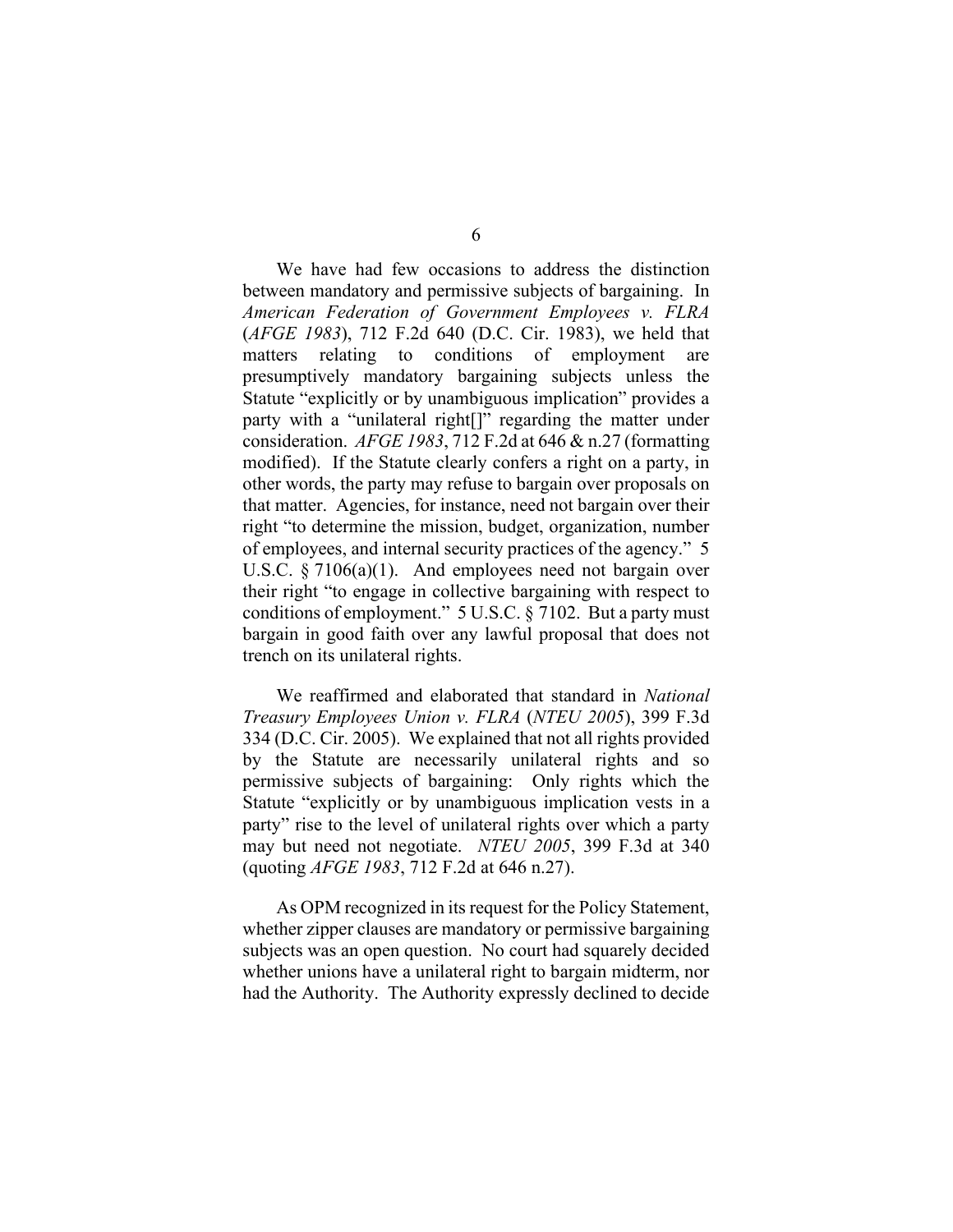the point in *U.S. Department of the Interior, Washington, D.C.* (*Interior*), 56 F.L.R.A. 45 (2000), on remand from the Supreme Court.

The Supreme Court had held in *National Federation of Federal Employees, Local 1309 v. Interior* (*Local 1309*), 526 U.S. 86 (1999), that the Statute's text is ambiguous as to whether it confers a general right to midterm as well as term bargaining. *Local 1309*, 526 U.S. at 92. The key provision simply requires that parties "meet and negotiate in good faith for the purposes of arriving at a collective bargaining agreement." *Id.* at 88 (quoting 5 U.S.C. § 7114(a)(4)). As the Court noted, "[o]ne can easily read 'arriving at *a collective bargaining agreement*' as including an agreement reached at the conclusion of *midterm* bargaining" just as it includes one resulting from *term* bargaining. *Id.* at 93 (second emphasis added). The Court acknowledged agencies' concerns that midterm bargaining could incentivize piecemeal negotiation, but also recognized policy reasons that the Statute might require midterm bargaining: "Without midterm bargaining," the Court wondered, "will it prove possible to find a collective solution to a workplace problem, say, a health or safety hazard, that first appeared midterm?" *Id.* at 94. Indeed, the Court reasoned, "[t]he Statute's emphasis upon collective bargaining as 'contribut[ing] to the effective conduct of public business' suggests that it would favor joint, not unilateral, solutions to such midterm problems." *Id.* (second alteration in original) (quoting 5 U.S.C.  $\S 7101(a)(1)(B)$ ). The Court accordingly remanded for the Authority, informed by its "expertise in its field of labor relations," to decide whether the Statute requires midterm bargaining. *Id.* at 99 (quoting *Bureau of Alcohol, Tobacco & Firearms v. FLRA*, 464 U.S. 89, 97 (1983)).

The Authority took up that question in *Interior* and held that "under the Statute, agencies are obligated to bargain during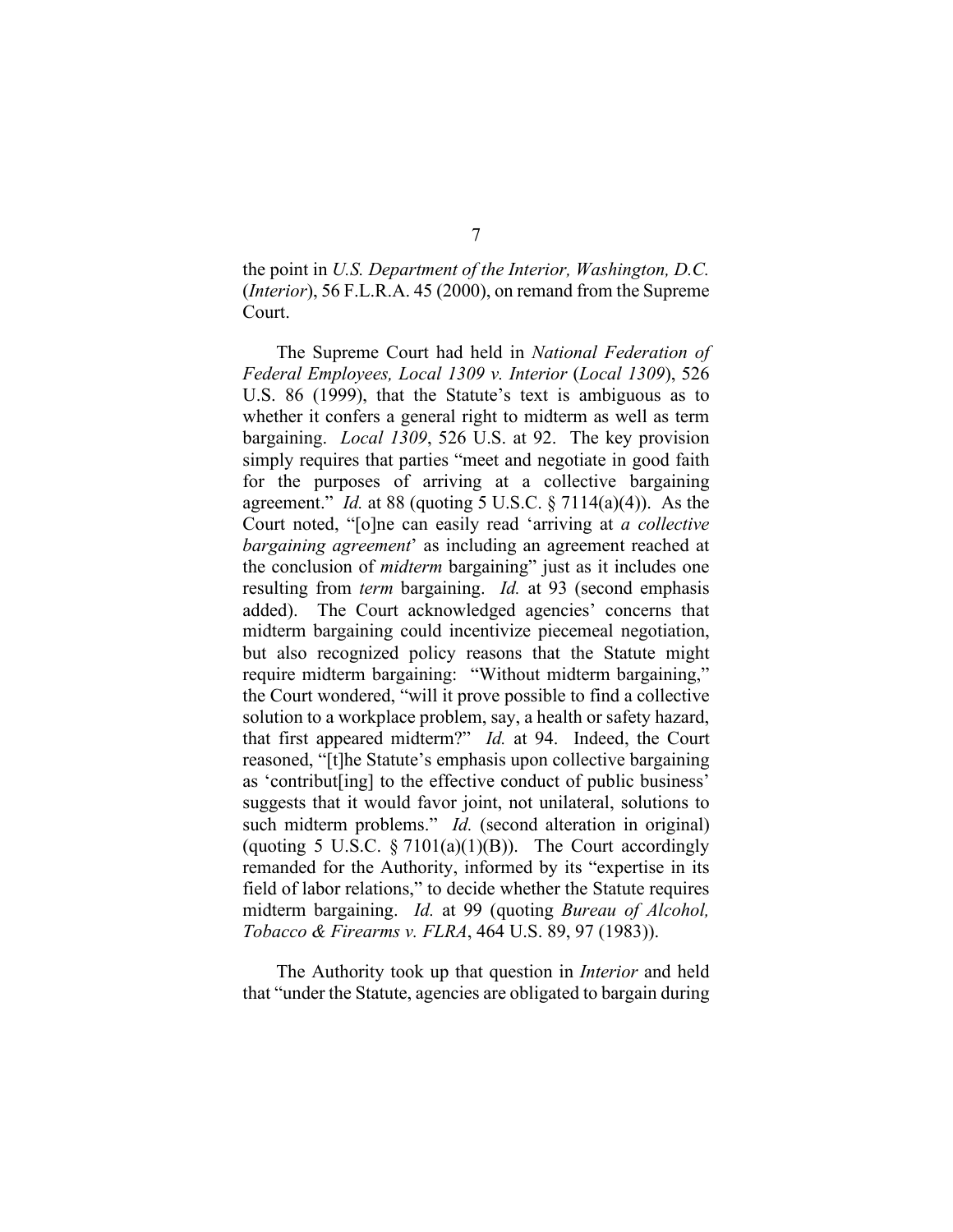the term of a collective bargaining agreement on negotiable union proposals concerning matters that are not 'contained in or covered by' the term agreement, unless the union has waived its right." *Interior*, 56 F.L.R.A. at 54. Quoting Congress's statutory findings supportive of public-sector collective bargaining, the Authority underscored that nothing in the Statute suggests those findings are any less applicable to midterm than term bargaining. *Id.* at 51 (quoting 5 U.S.C.  $\S 7101(a)(1)$ . The Authority's own judgment, informed by its experience, was that midterm bargaining leads to "more focused negotiations," neither prompting kitchen-sink term bargaining over issues that might never arise, nor delaying resolution of important concerns that arise midterm until term negotiations recommence. *Id.* at 52. The Authority rejected as "unsupported and speculative" arguments that union-initiated midterm bargaining was harmful to federal sector labor relations. *Id.* at 54. In its experience, midterm bargaining was appropriately limited by the doctrine barring renegotiation of matters covered by the term agreement, gave rise to few disputed cases, and had not led to piecemeal or "continuous" bargaining as critics feared. *Id*. at 53.

But *Interior* decided only the default rule that parties have a "statutory right" to bargain midterm if the contract is otherwise silent. The Authority disclaimed any view on whether proposals for contractual zipper clauses are mandatory or permissive bargaining subjects. *See Interior*, 56 F.L.R.A. at 54 ("[W]e will not consider" here the question "whether 'zipper clauses' are a mandatory subject of negotiation."). In deciding that the Statute requires midterm bargaining, then, *Interior* left open whether it does so "by unambiguous implication" so confers a "unilateral right" of the sort *AFGE 1983* and *NTEU 2005* described. That state of affairs prevailed for two decades.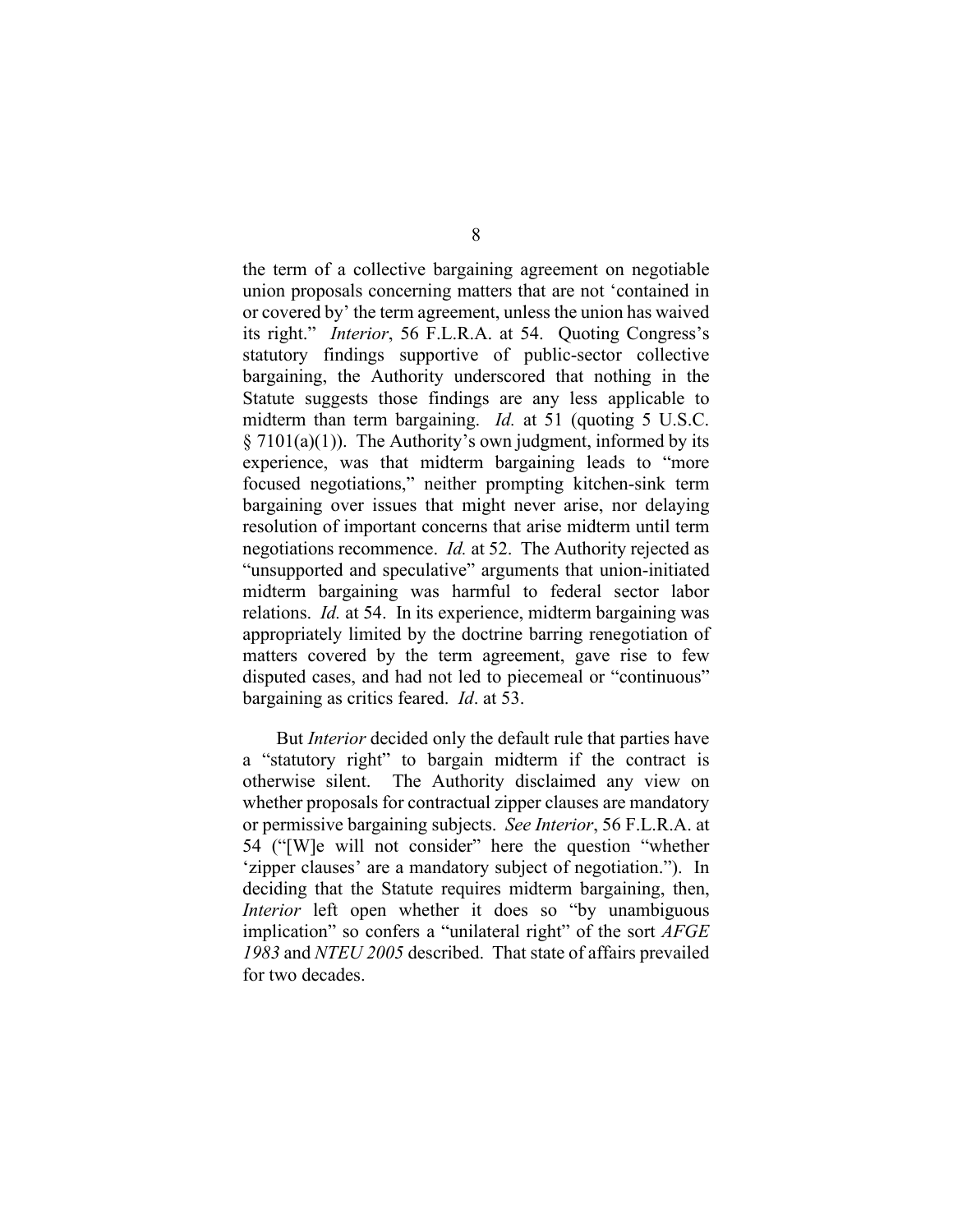The Authority in November 2019 rejected a request to revisit *Interior*, describing the case as its "seminal" precedent recognizing the statutory right to midterm bargaining. *See OPM*, 71 F.L.R.A. 423, 423 (2019). But just ten months later, in the Policy Statement before us, the Authority reversed course. Before addressing the question expressly left open by *Interior*, the Authority circled back to repudiate the core holding of *Interior* that it had reaffirmed just months earlier. Deeming reconsideration of that issue "necessary" to its decision of the question OPM presented—whether zipper clauses are mandatory or permissive—the Authority revisited *Interior*'s holding that the Statute requires midterm bargaining at all, even as a default rule. *See Policy Statement*, 71 F.L.R.A. at 979 n.35.

In a paragraph, the Authority jettisoned *Interior*. Contrary to its reasoning in *Interior*, the Authority's Policy Statement deemed it "more appropriate" to conclude that the Statute does not require midterm bargaining. *See Policy Statement*, 71 F.L.R.A. at 979. The Authority declared that the Statute "clearly established" an obligation to bargain at term, but it saw "indeterminacy in the Statute's text" as to whether it requires midterm bargaining. *Id.* The entirety of its analysis of the distinction it drew is terse:

As previously mentioned, the Supreme Court [in *Local 1309*] held that the Statute does not clearly require or prohibit midterm bargaining. In its decision on remand from the Supreme Court, the Authority decided that the Statute requires midterm bargaining. However, the Authority's first consideration to support that conclusion is flawed. In particular, the Authority found that the Statute does not distinguish between obligations for midterm and term bargaining. But in one important respect, those obligations are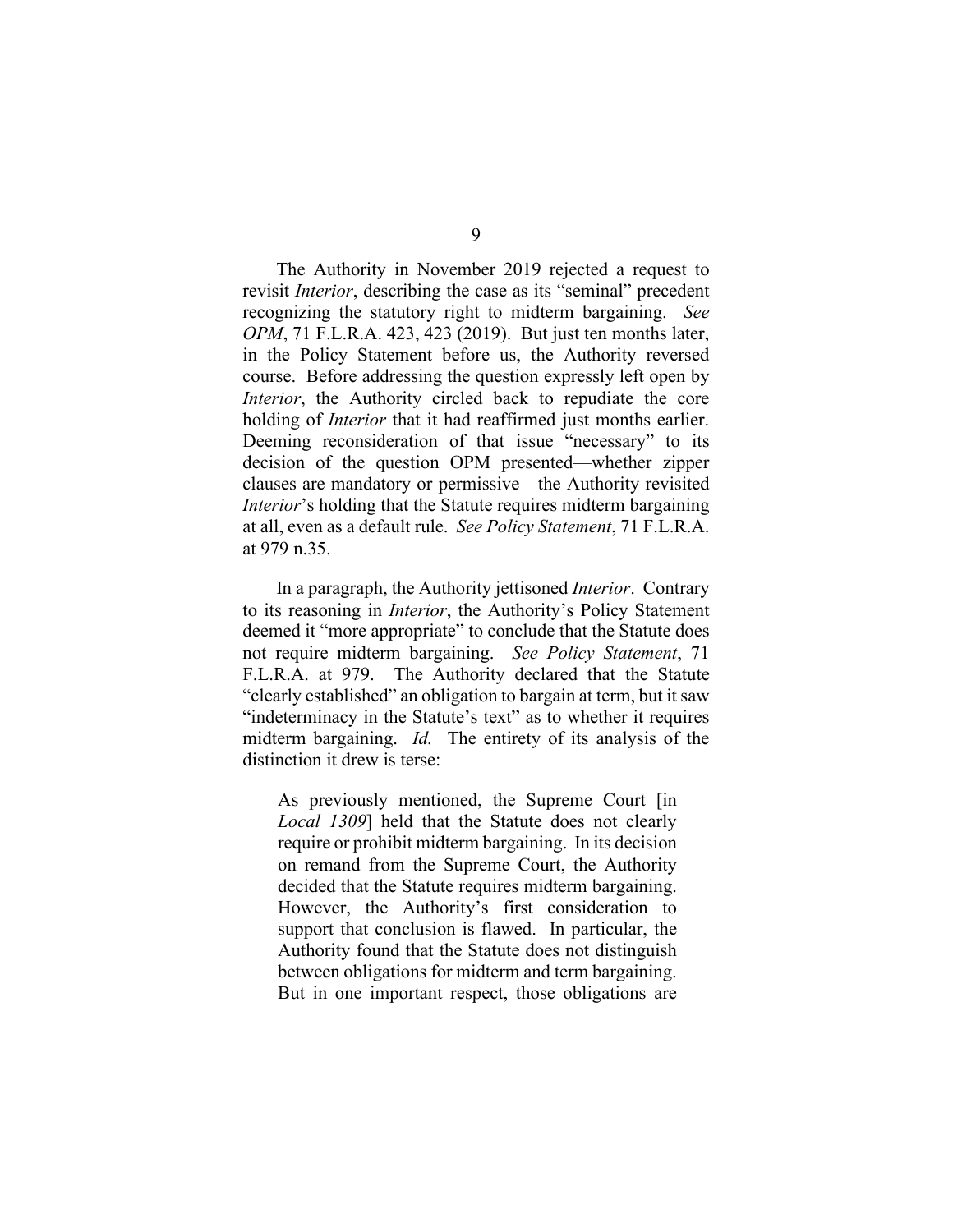distinguishable: The parties' mutual obligation to bargain in term negotiations is clearly established in the Statute, whereas a mutual obligation to bargain midterm is not. Indeed, that indeterminacy in the Statute's text was the driving force behind the Supreme Court's ruling. Although the Court recognized that the Authority could resolve that ambiguity, and the Authority did so, we find it more appropriate to recognize that the Statute neither requires nor prohibits midterm bargaining. Instead, the Statute leaves midterm-bargaining obligations to the parties to resolve as part of their term negotiations.

#### *Id.* (footnotes omitted).

Having erased *Interior* by holding that the Statute simply does not obligate agencies to bargain midterm, the Authority then addressed the question OPM had posed: whether zipper clauses are mandatory or permissive bargaining subjects. Basing its conclusion on its reversal of *Interior*, the Authority held that zipper clauses are mandatory bargaining subjects. Immediately after the above-quoted paragraph regarding *Interior*, the Authority dispatched the zipper clause issue as follows:

Thus, we now hold that proposals that concern midterm-bargaining obligations—whether they resemble reopener or zipper clauses, or take some other form—are mandatory subjects of bargaining under the Statute.

That treatment is consistent with the Authority's previous recognition that matters relating to the parties' midterm-bargaining relationship plainly relate to conditions of employment. Further, the Statute presumes that all matters relating to conditions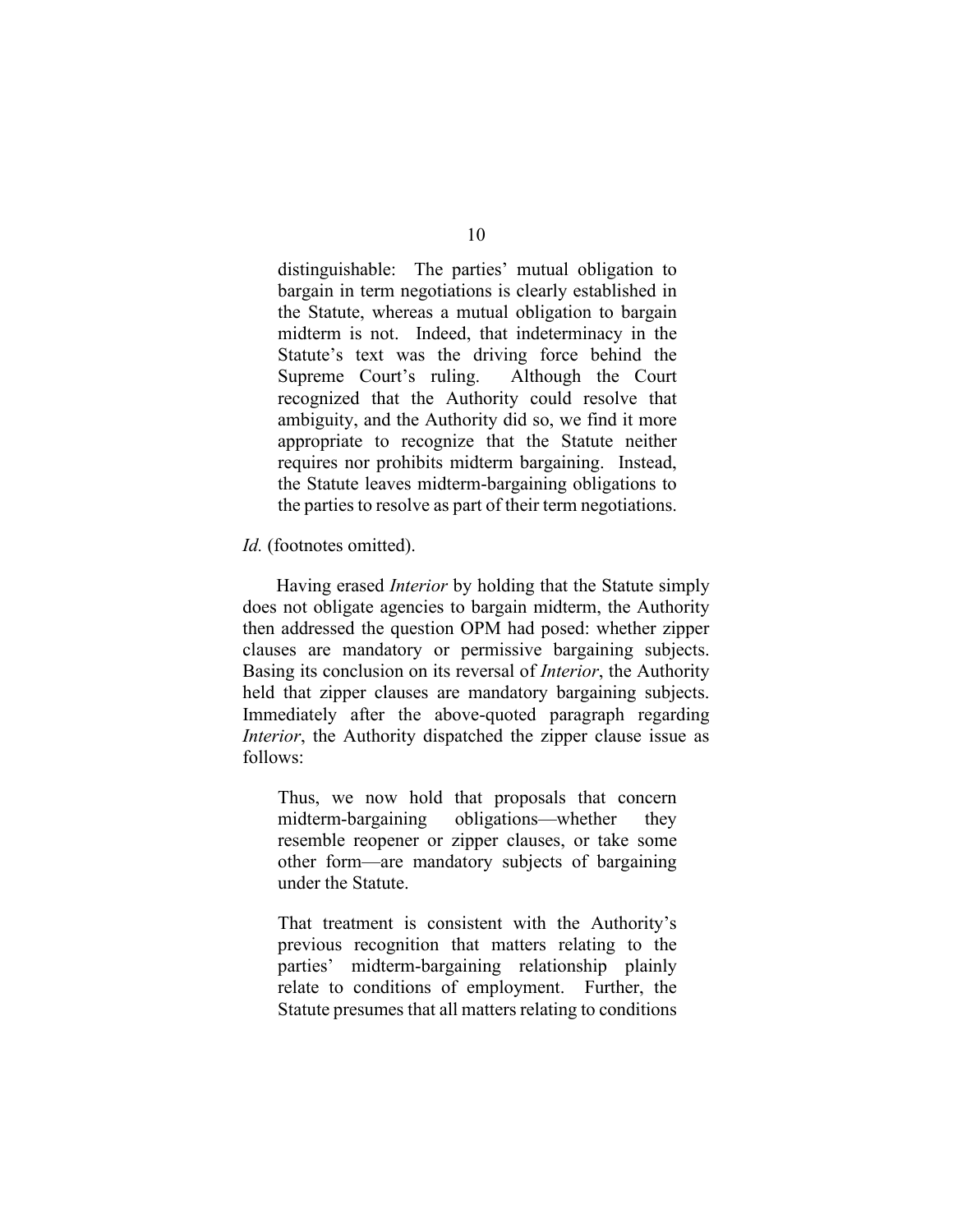of employment are mandatory subjects of bargaining unless the text explicitly or by unambiguous implication vests in a party an unqualified, or "unilateral," right. As explained above, the Statute does not, on its own, explicitly or by unambiguous implication vest either party with a unilateral right to engage in midterm bargaining. In other words, because neither party would be required to waive a statutory right, any proposal concerning midterm bargaining would come within the default rule that all matters relating to conditions of employment are mandatory subjects of bargaining.

#### *Policy Statement*, 71 F.L.R.A. at 979-80 (footnotes omitted).

The core of the Authority's reasoning is that, "[a]s explained above" in the prior paragraph regarding *Interior*, the Statute does not require midterm bargaining at all, even as a default matter, so necessarily fails to establish any unilateral right to midterm bargaining that would make it permissive, not mandatory, for unions to negotiate whether to retain that right to bargain. *Id.* at 980. The Authority held that the Statute consequently treats zipper clauses as mandatory bargaining subjects that, upon impasse, may be imposed on unions against their will by action of the impasses panel. In a footnote, the Authority added that it was "necessary" to decide whether the Statute requires midterm bargaining "in order to properly evaluate" the zipper clause question. *Id.* at 979 n.35. The Authority also asserted that other statutory language, which allows parties to determine appropriate techniques to aid their negotiations, offered "further support" for its position. *Id.* at 980.

Three federal employee labor unions timely petitioned for review, and we consolidated those cases. The unions contend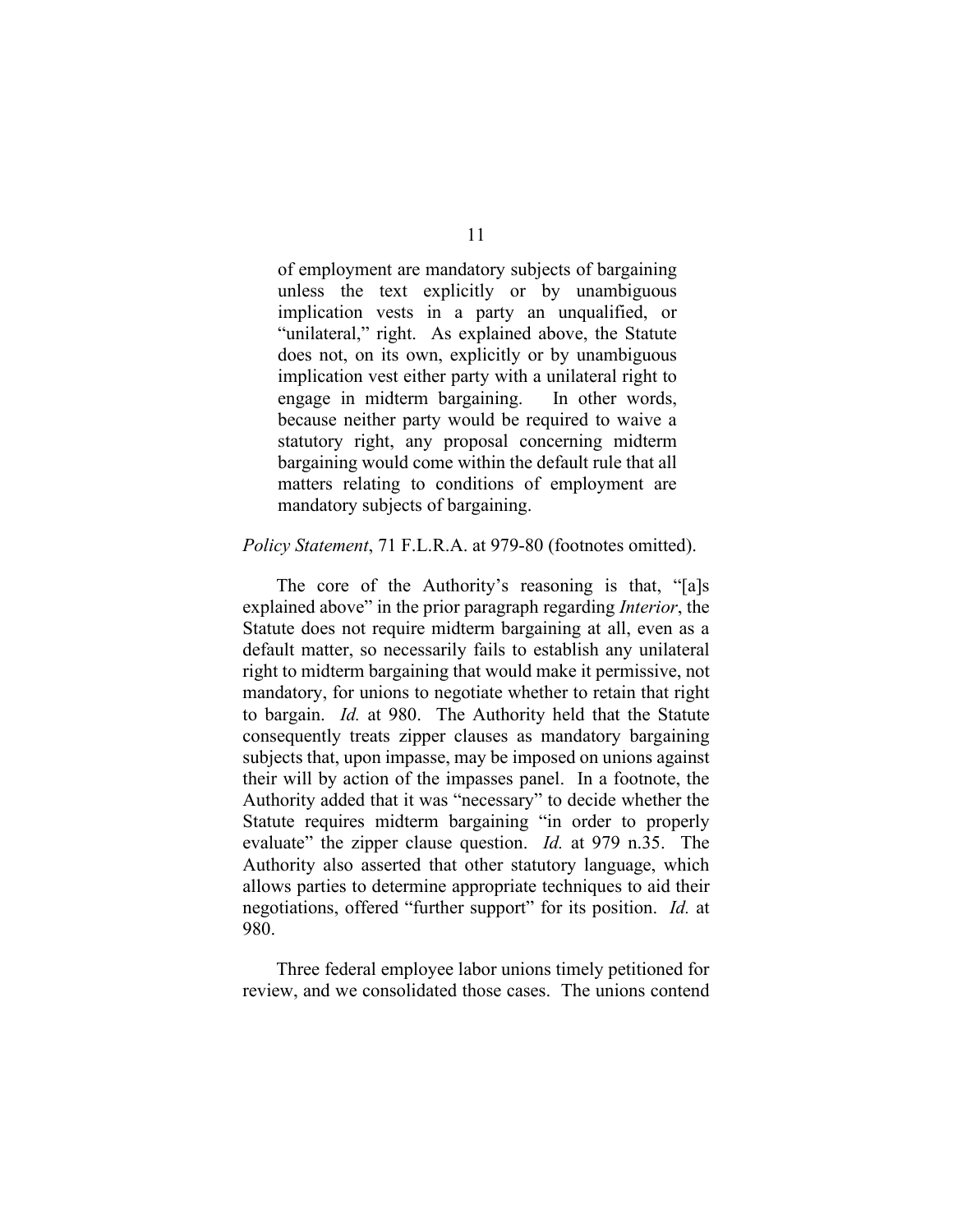that the Authority violated its regulations providing criteria for issuance of Policy Statements, abrogated its precedent without reasoned explanation and in contravention of the Statute's text and purpose, and relied on unreasoned bases for concluding that zipper clauses are mandatory subjects of bargaining. We have jurisdiction, 5 U.S.C. § 7123(a), and the unions have standing, *see AFGE v. FLRA*, 750 F.2d 143, 144-45 (D.C. Cir. 1984).

#### **II. ANALYSIS**

We evaluate the Authority's Policy Statement under the arbitrary and capricious standard of review. 5 U.S.C. § 7123(c); *see Motor Vehicle Mfrs. Ass'n v. State Farm Mut. Auto. Ins. Co.*, 463 U.S. 29, 34 (1983). Under that standard, "we must ensure that the Authority examined the relevant data and articulated a satisfactory explanation for its action including a rational connection between the facts found and the choice made." *AFGE v. FLRA* (*AFGE 2020*), 961 F.3d 452, 456 (D.C. Cir. 2020) (formatting modified). Put another way, the Authority must show that its decision "was the product of reasoned decisionmaking." *State Farm*, 463 U.S. at 52; *accord AFGE 2020*, 961 F.3d at 456-57 (quoting *Allentown Mack Sales & Serv., Inc. v. NLRB*, 522 U.S. 359, 374 (1998)).

We "must judge the propriety of [an agency's] action solely by the grounds invoked by the agency." *SEC v. Chenery Corp.* (*Chenery II*), 332 U.S. 194, 196 (1947). "[C]ourts may not accept appellate counsel's *post hoc* rationalizations for agency action." *State Farm*, 463 U.S. at 50 (citing *Burlington Truck Lines, Inc. v. United States*, 371 U.S. 156, 168 (1962)). We may limit invalidation to defective portions of an agency's action and leave others standing when "they operate entirely independently of one another," *Davis Cnty. Solid Waste Mgmt. v. EPA*, 108 F.3d 1454, 1459 (D.C. Cir. 1997), but will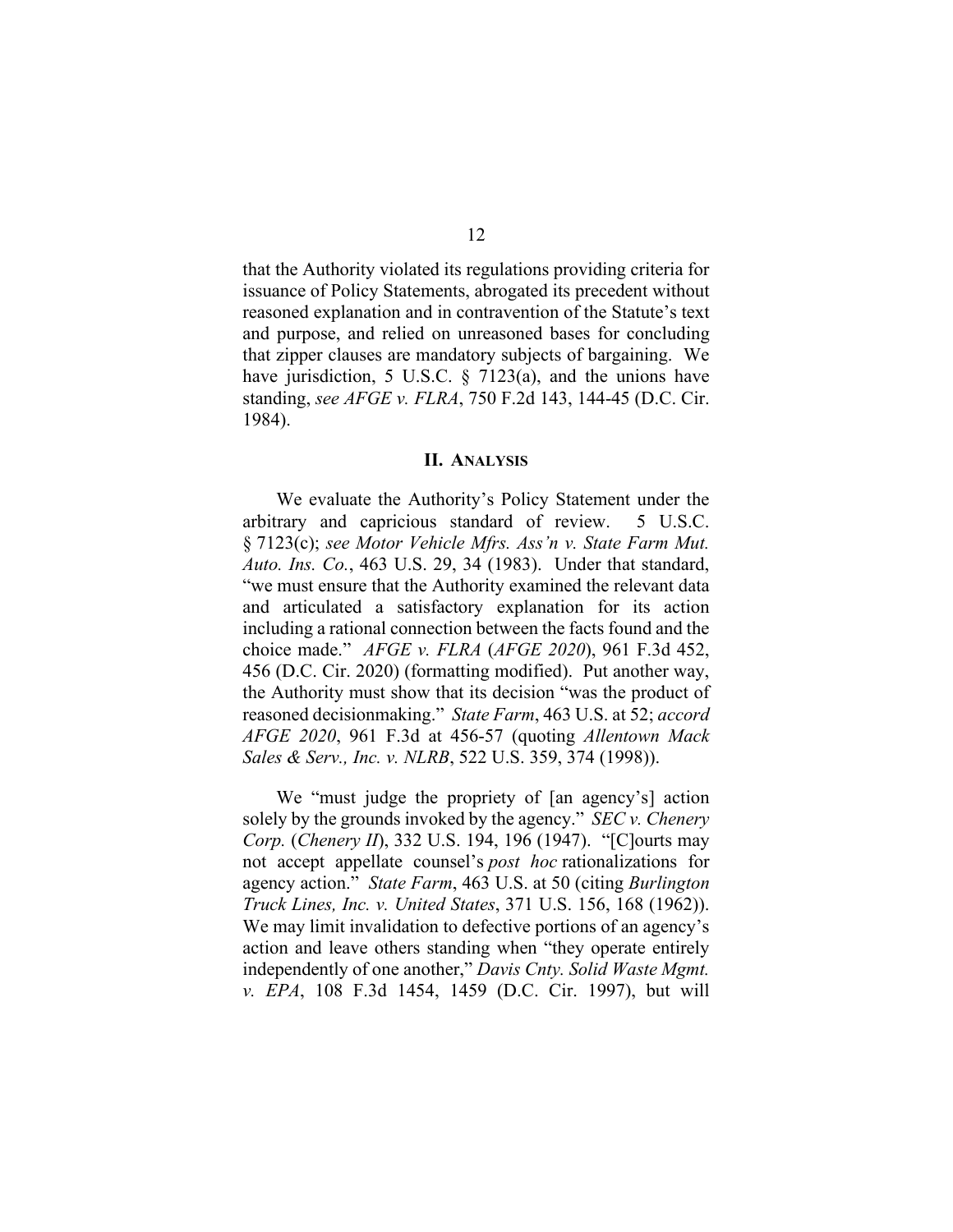invalidate the action as a whole if we are not "sure" the provisions are "wholly independent," *Am. Petroleum Inst. v. EPA*, 862 F.3d 50, 71 (D.C. Cir. 2017).

We begin where the Authority did, with its holding that the Statute does not require midterm bargaining. We vacate that holding as arbitrary and capricious. We then consider the Agency's ultimate holding that zipper clauses are mandatory bargaining subjects. Because the Authority treated its first, invalid holding as the "necessary" predicate to its second, we must vacate the latter as well.

### **A. The Authority's First Holding Was Arbitrary and Capricious.**

The Authority failed to offer a reasoned explanation for its decision that the Statute does not require midterm bargaining. The Policy Statement simply deemed it "more appropriate" to read the Statute to not require midterm bargaining. *Policy Statement*, 71 F.L.R.A. at 979. But it offered no non-arbitrary reason why.

The only explanation the Authority offered was what it saw as a negative implication of the statutory text: The Statute "clearly established" term bargaining but was "indetermina[te]" as to midterm bargaining, it reasoned, implying the exclusion of the latter.*Id.* But the statutory text does not separately define term and midterm bargaining. The text the Authority leans on as showing the "one important respect" in which the Statute differentiates the two bargaining stages, *id.*, in fact makes no distinction at all. It says only that the parties must "meet and negotiate in good faith for the purposes of arriving at a collective bargaining agreement" whether in term or midterm negotiations. 5 U.S.C.  $§ 7114(a)(4).$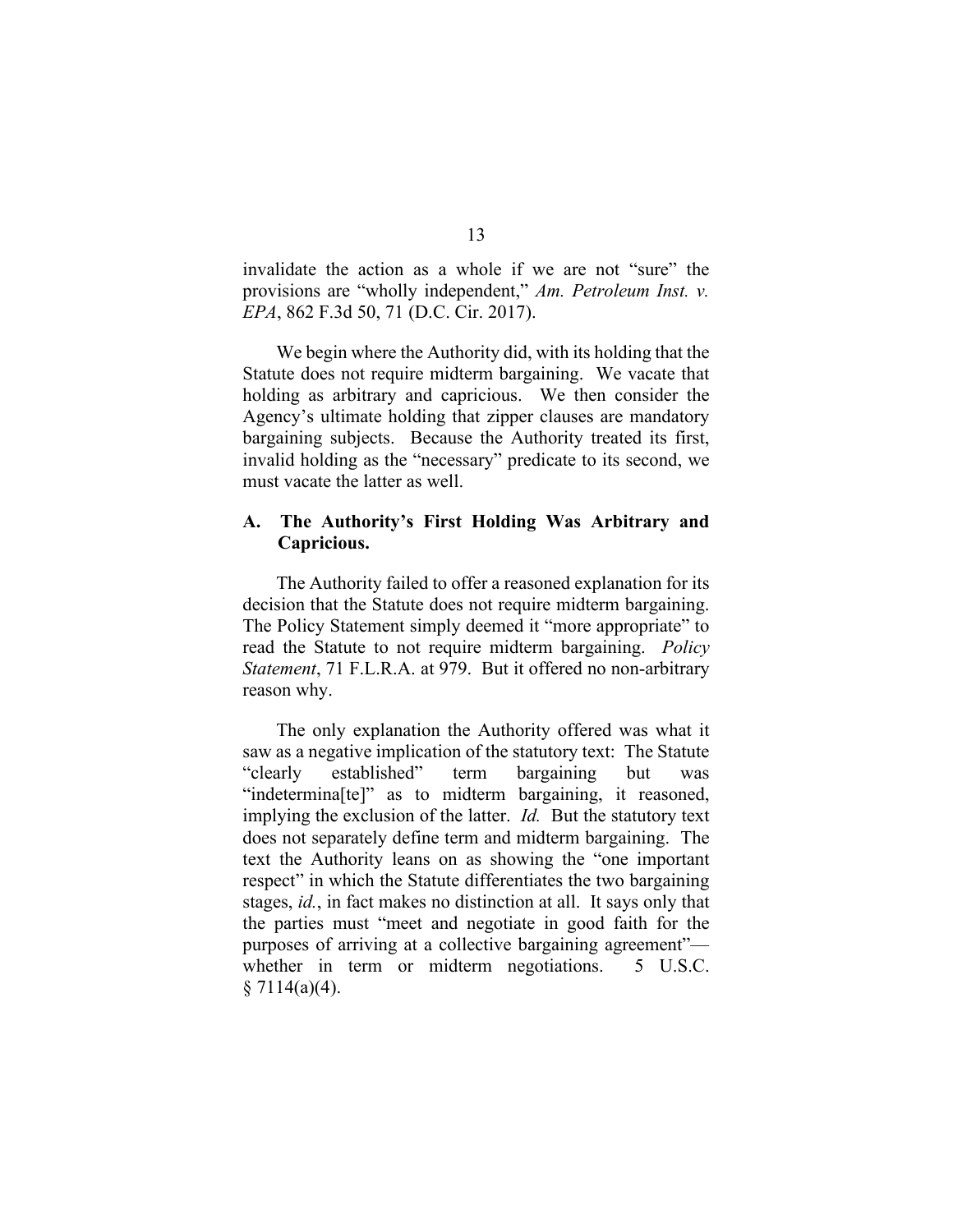Indeed, the Supreme Court in *Local 1309* held that the very phrase on which the Authority here relies does not differentiate the two bargaining stages, so that text cannot alone impart the meaning the Policy Statement ascribes to it. The Court stressed that the operative provision simply refers to collective bargaining, and that "[o]ne can easily read 'arriving at *a collective bargaining agreement*' as including an agreement reached at the conclusion of midterm bargaining." 526 U.S. at 93 (quoting 5 U.S.C. § 7114(a)(4)); *see also Policy Statement*, 71 F.L.R.A. at 983 (Member DuBester, dissenting) (observing that "*Local 1309* rejected this very premise" that the Policy Statement relies on). In fact, as discussed above, the Court suggested that the Statute's text, structure, history, and objectives taken together might imply a duty to bargain midterm as well as at term, *see* 526 U.S. at 94—perhaps even by unambiguous implication, *see Interior*, 56 F.L.R.A. at 54 (leaving the point open). As manifest by the Court's remand, the textual ambiguity of the identified phrase does not itself mean that midterm bargaining is *not* required.

The Authority's contrary view cannot stand. Its parsing of the same few words that the Court considered in *Local 1309* was the only reason the Authority gave for the first analytic step of its Policy Statement. In the absence of any other support, that first conclusion is arbitrary and capricious.

That flaw alone requires vacatur. But the Authority's holding was unreasoned in three further ways.

*First*, the Authority rested its policy decision on a basic mischaracterization of the Supreme Court's holding in *Local 1309* that wrongly equated not expressly requiring midterm bargaining with prohibiting it. The Policy Statement declares that "the Supreme Court held that the Statute does not clearly require or prohibit midterm bargaining." *Policy Statement*, 71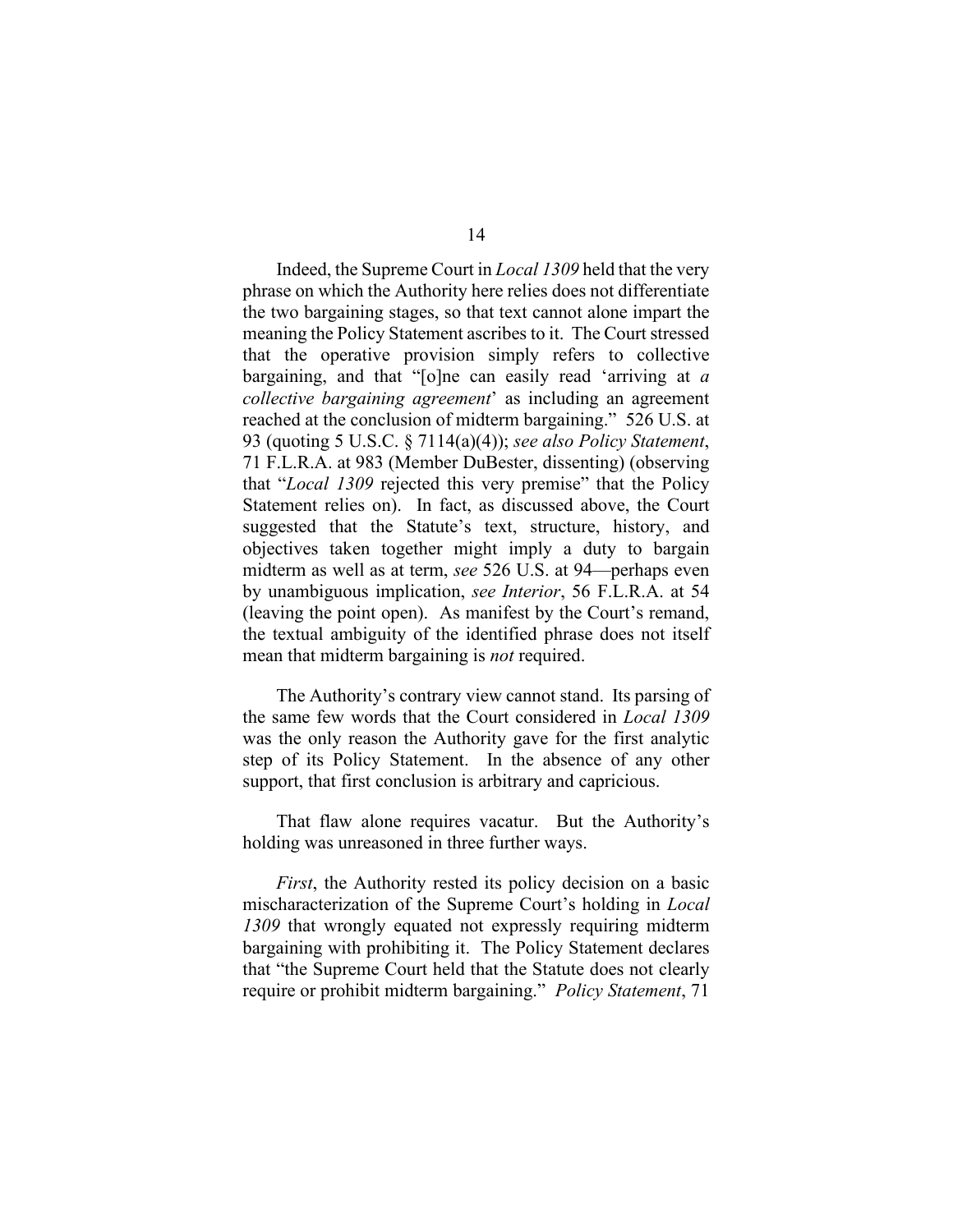F.L.R.A. at 979. But the Supreme Court rejected the Fourth Circuit's view that the Statute prohibits midterm bargaining. *See Local 1309*, 526 U.S. at 91-92. The only question on remand to the Authority following the Court's *Local 1309* decision was whether the Statute recognizes a right to midterm bargaining or instead simply does not address it. *See id.* at 88. In miscasting *Local 1309* as leaving open whether the Statute "requires []or prohibits" midterm bargaining, 71 F.L.R.A. at 979, the Authority incorrectly suggested its decision struck a middle position on the issue.

*Second*, the Authority based its holding on an unsupported premise that its Policy Statement increased choice among the parties. It reasoned that "the Statute leaves midtermbargaining obligations to the parties to resolve." *Policy Statement*, 71 F.L.R.A. at 979. But reversing *Interior* affected the default rule, which applies if the parties have not otherwise decided whether and how they will bargain midterm. The Authority did not explain how altering that default to empower the impasses panel to intervene and forbid or limit midterm bargaining increases party choice.

*Third*, even as it acted without advance notice or justification to abrogate its decades-old precedent in *Interior*, the Authority in the same breath described itself as taking no position on the issue *Interior* resolved. The Policy Statement commented that, following *Local 1309*, the Authority "could resolve" the textual ambiguity and "did so" in *Interior*, but that it now deemed it "more appropriate" to leave that question "to the parties." 71 F.L.R.A. at 979. But it did nothing of the sort. In fact, as discussed above, it flipped the baseline that the Authority, pursuant to the Supreme Court's remand, had set in *Interior* to hold instead that the Statute does not require midterm bargaining. Under the guise of neutrally declining to exercise the policy authority it wielded, the Authority answered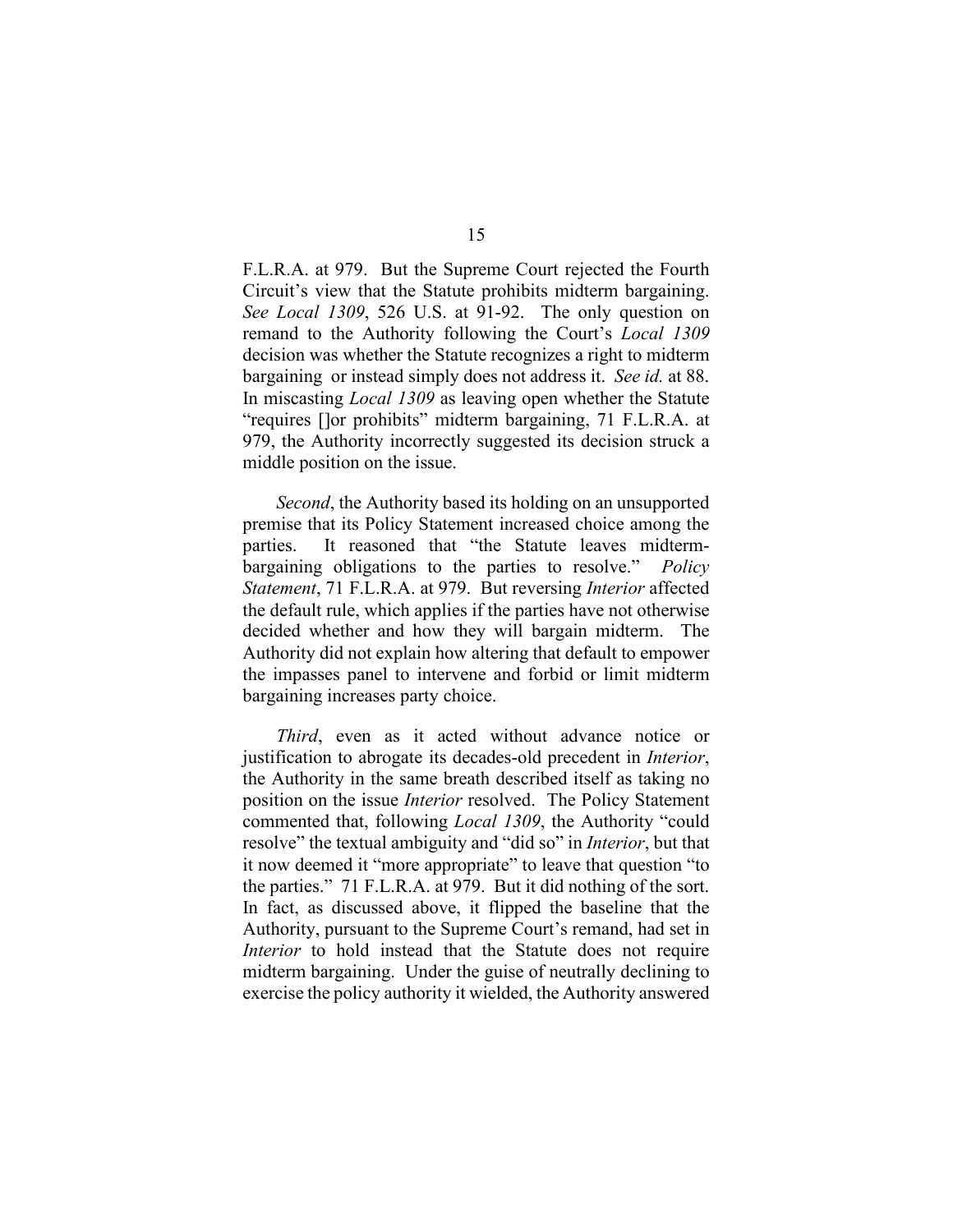the precise question that it simultaneously said it "could" but did not resolve. *See id.*

The Authority also gave no hint in its public notice that it viewed the zipper clause question as opening the door to reconsidering its longstanding holding in *Interior*. It thus issued its Policy Statement without the benefit of public comment on *Interior*'s continued vitality. *See Policy Statement*, 71 F.L.R.A. at 984 & n.34 (Member DuBester, dissenting) (describing how commenters assumed *Interior*'s "well-established principle" was not up for reconsideration). But because we hold that the Authority's reasoning was deficient, we need not reach whether the rule might be procedurally defective on that ground.

The drive-by procedure and conclusory reasoning that produced the challenged Policy Statement is little match for the full process and detailed analysis that supported the Authority's determination in *Interior*. There, the Authority had deployed subject matter expertise to analyze the Statute and assess how best to structure the bargaining relationship. Here, the Authority did nothing of the sort. It dispensed with *Interior* in one paragraph of flawed textual analysis, devoid of any reasoned application of its labor relations expertise. Because the Policy Statement does not pass muster under *State Farm*, we need not reach the unions' contention that the Authority's change from its previously established position imposed any distinct burden of justification, *see* Pet'rs' Br. at 35-38, particularly whether the Authority implicitly contravened factual findings from *Interior* or unsettled strong reliance interests, *see FCC v. Fox Television Stations, Inc.*, 556 U.S. 502, 515-16 (2009).

The Authority's holding on the first step by which it structured its decision thus fails as unreasoned, so we vacate it.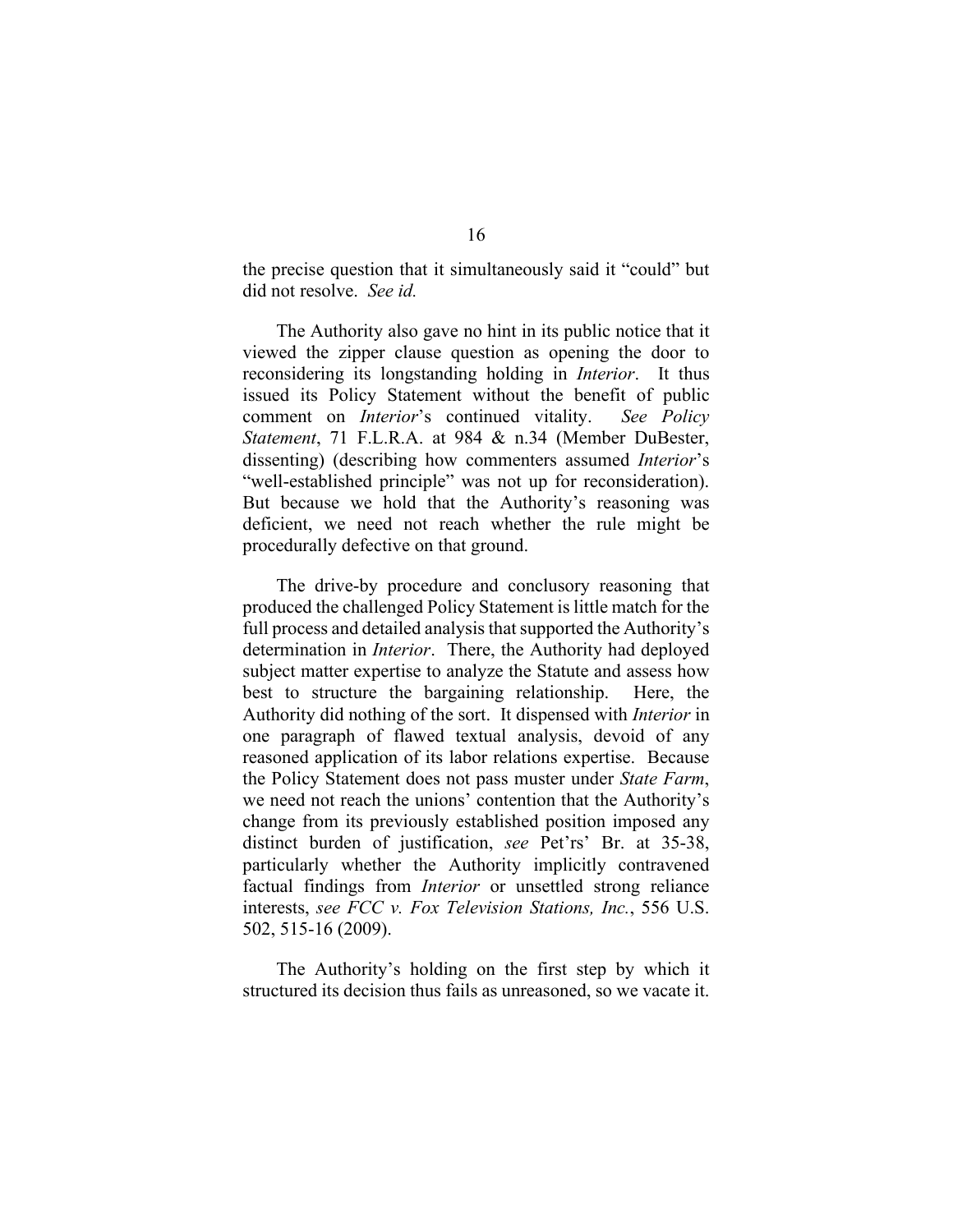## **B. The Authority's Second Holding, Which It Expressly Rested on the First, Was Also Arbitrary and Capricious.**

The Authority next held that zipper clauses are mandatory bargaining subjects. Because the Authority rested this holding critically on the first, we must vacate it as well.

The Authority expressly framed its second, zipper-clause holding as dependent on and flowing from its reconsideration of *Interior*. The Authority found it "necessary" to reach its first holding in order to "properly evaluate" the zipper clause question. *Policy Statement*, 71 F.L.R.A. at 979 n.35. Then, after stating what counts as a unilateral right, the Authority made its second holding by cross reference: "As explained above," it wrote, zipper clauses must be mandatory bargaining subjects. *Id.* at 980. The Authority offered no other, independent rationale for its zipper clause holding.

Under the Authority's own decisional architecture, then, its second conclusion rests on its first. Bound as we are by the Authority's actual justification, *see Chenery II*, 332 U.S. at 196, we hold that the collapse of the first step brings the second down with it. *See also Am. Petroleum Inst.*, 862 F.3d at 71; *Davis*, 108 F.3d at 1459.

In a rationale offered as "further support" for its zipper clause holding—not as an alternative basis that could bear the holding's full weight absent the Authority's first holding—the Authority pointed to section 7114(a)(4). Nothing about that provision helps to distinguish mandatory bargaining subjects from permissive ones. The Statute there says that parties "may determine appropriate techniques . . . to assist in any negotiation." 5 U.S.C. § 7114(a)(4). The Authority reasoned that zipper clauses could constitute one such technique because they clarify the scope and timing of negotiations. *Policy*